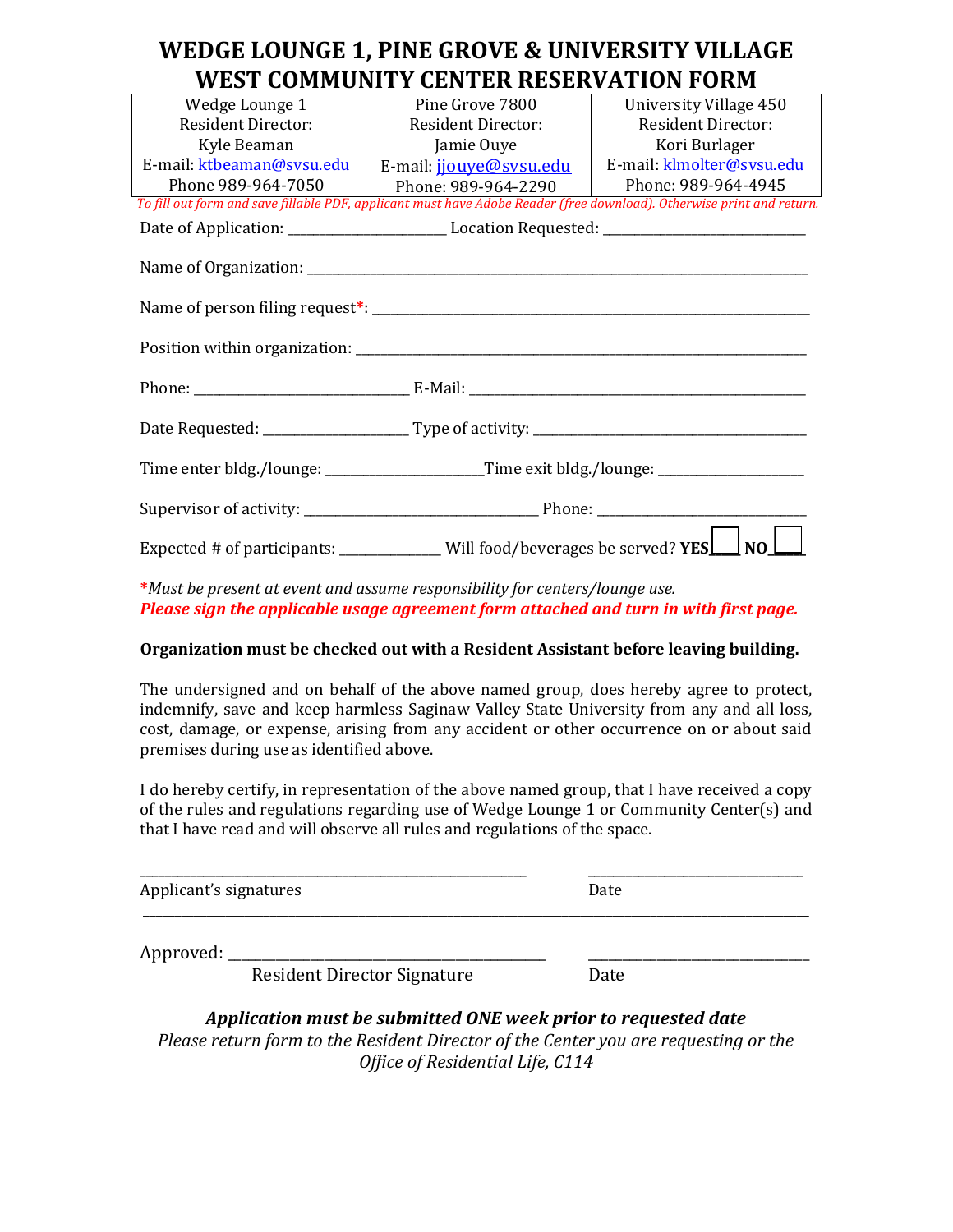# **Wedge Lounge 1 Usage Form**

(To be completed by applicant)

*PAGE NOT APPLICABLE IF REQUESTING PINE GROVE OR UNIVERSITY VILLAGE!*

*Upon reservation of Wedge Lounge 1, the following expectations are completed before departing the lounge:*

- a. Trash removed to the dumpster
- b. Leaving facility in a clear and orderly fashion
- c. Furniture restored to original locations

\_\_\_\_\_\_\_\_\_\_\_\_\_\_\_\_\_\_\_\_\_\_\_\_\_\_\_\_\_\_\_\_\_\_\_\_\_\_\_\_\_\_\_\_\_\_\_\_\_\_\_\_\_\_\_\_\_

I assume full responsibility for the wedge lounge usage and will leave it in the same condition as when entered.

Applicant's signature

# **Wedge Lounge 1 Reservation Rules**

All groups reserving Wedge Lounge 1 must observe the following rules:

- 1. Positively **NO** alcoholic beverages are allowed in the lounge.
- 2. Charges will apply for circumstances such as damages to windows, walls, ceiling tiles, tables, chairs, carpet cleaning or excessive uncleanliness.
- 3. No signs should be stapled or attached to the lounge unless approved by the Resident Director.
- 4. All fire regulations for the lounge must be observed including:
	- a. Keeping exits clear at all times
	- b. No smoking
	- c. Room capacity/maximum occupancies
	- d. No open flame, burning candle or candles
- 5. Report damages or abnormal conditions to Resident Director prior to your usage.
- 6. All participants in any event in the lounge must follow all University and Housing/Residential Life policies
- 7. Participants are responsible for missing and damaged items.

**Saginaw Valley State University (SVSU) reserves the right to conclude any event that disrupts the residential population living around Wedge Lounge 1. Possible reasons for conclusion of an event include: excessive noise, violation of any terms stated above or violation of any SVSU campus policies. SVSU also reserves the right to shut down an event for reasons not stated in this publication.**

*If you have any questions, please do not hesitate to contact the Resident Director*

Wedge Lounge 1 Resident Director: Ashley Watters E-mail: [awatters@svsu.edu](mailto:awatters@svsu.edu) Phone 989-964-7050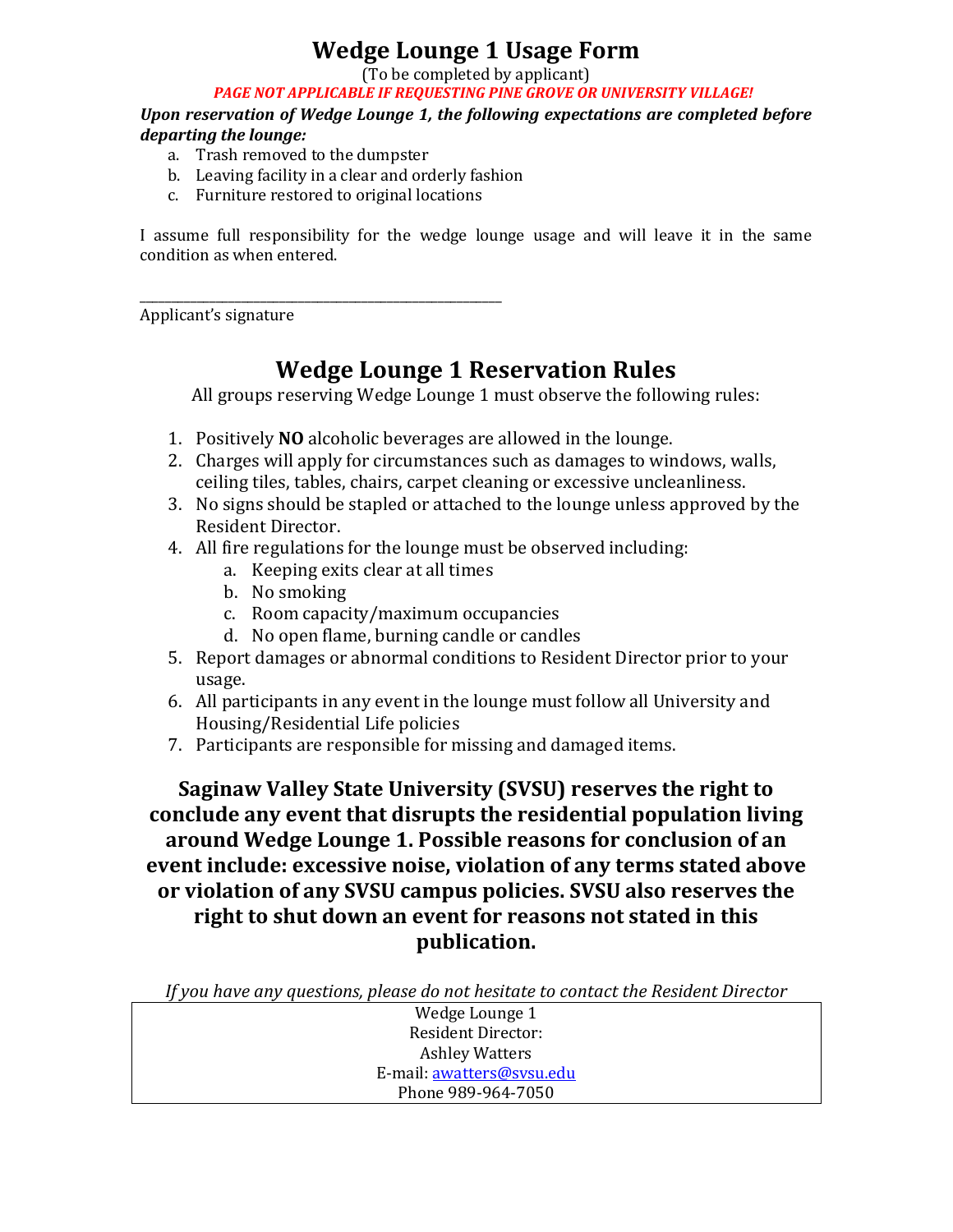### **Community Center Usage Form**

(To be completed by applicant)

*PAGE NOT APPLICABLE IF REQUESTING WEDGE LOUNGE 1*

Kitchen use: **YES\*\*\_\_\_\_ NO\_\_\_\_** Grill use: **YES\_\_\_\_ NO\_\_\_\_** ✔

#### *Upon reservation of Community Center(s) kitchen and/or grill, the following expectations are completed before departing the Center(s):*

- d. Trash removed to the dumpster
- e. Leaving facility in a clear and orderly fashion
- f. Properly operating any equipment, and using it for intended purposes only
- g. Windows shut and blinds closed
- h. Chairs and tables stacked/folded
- i. Living room furniture restored to original locations
- j. Floor vacuumed
- k. Television turned off

I assume full responsibility for the community center usage and will leave it in the same condition as when entered.

Applicant's signature

### **\*\*Kitchen and Grill Usage Form**

(Only to be completed if usage of the kitchen or grill is being requested)

Equipment Usage Requested: (please check)

\_\_\_\_\_\_\_\_\_\_\_\_\_\_\_\_\_\_\_\_\_\_\_\_\_\_\_\_\_\_\_\_\_\_\_\_\_\_\_\_\_\_\_\_\_\_\_\_\_\_\_\_\_\_\_\_\_

Microwave \_\_\_\_\_\_ Oven \_\_\_\_\_\_\_ Stove \_\_\_\_\_\_\_ Refrigerator \_\_\_\_\_\_ Grill \_\_\_\_\_\_

#### *Upon reservation of Community Center(s) kitchen and/or grill, the following expectations are completed before departing the Center(s):*

- a. Stove wiped down
- b. Trash removed to the dumpster
- c. Counters wiped down
- d. Floor swept and mopped
- e. Sink rinsed out
- f. All leftovers removed
- g. Nothing left in refrigerator
- h. Floor vacuumed
- i. Grill cleaned and gas turned off

\_\_\_\_\_\_\_\_\_\_\_\_\_\_\_\_\_\_\_\_\_\_\_\_\_\_\_\_\_\_\_\_\_\_\_\_\_\_\_\_\_\_\_\_\_\_\_\_\_\_\_\_\_\_\_\_\_

I assume full responsibility for the kitchen and/or grill usage and will leave it in the same condition as when entered.

Applicant's signature